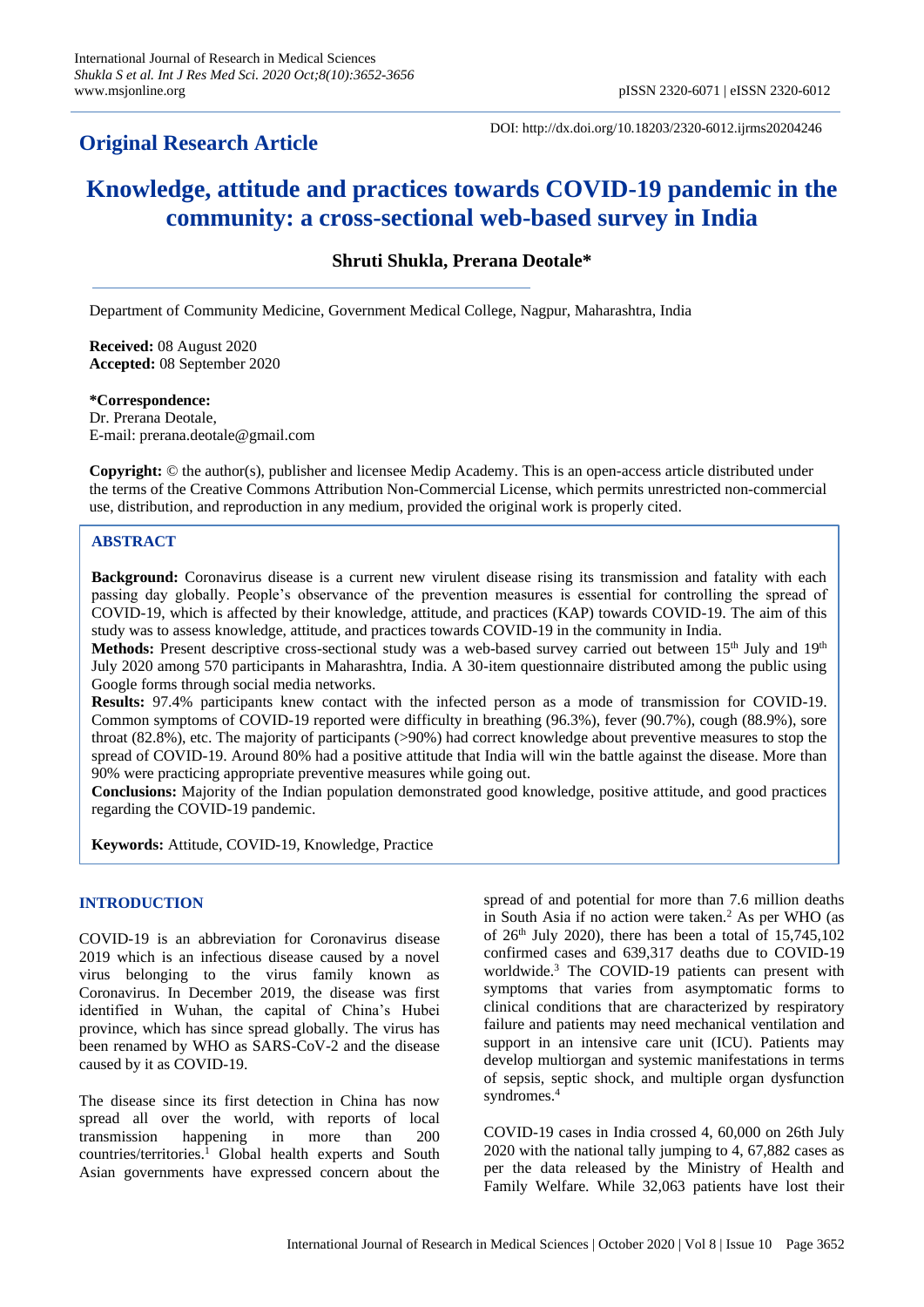lives to the deadly contagion across India. Maharashtra has the highest number of Covid-19 cases in the country with the state tally jumping to 3,66,368 till date. India faces the threat of a serious outbreak due to deep challenges in practicing social distancing and access to water and soap for handwashing, with densely populated urban areas and a highly mobile population in some states.<sup>5</sup>

Implementing personal hygiene and public health behaviours such as handwashing and social distancing are necessary to curb the spread of coronavirus, but it will be challenging to practice these in many cities and rural areas in developing settings.<sup>6</sup> Without sustained bans on large gatherings (including specific cultural and faith practices such as mass prayer gatherings, large weddings, and funerals) these may create super-spreading events that accelerate transmission. 7

The knowledge, attitudes, and practices (KAP) toward COVID-19 play an integral role in determining a society's readiness to accept behavioural change measures from health authorities.<sup>8</sup> To date, there has been limited published data on population knowledge, attitudes and practices toward COVID-19, specifically in India. The objective of the study is to assess the knowledge, attitudes and practices related to COVID-19 in the community.

# **METHODS**

This cross-sectional survey was conducted from 15th July 2020 to 19th July 2020 in Maharashtra, India. An online semi-structured questionnaire was developed by using Google forms that were sent via email, Facebook, WhatsApp to the contacts of the investigators. The link was forwarded to people apart from the first point of contact and so on. On receiving and clicking the link the participants got auto directed to the information about the study and informed consent. The Ethics Committee of the institute approved the study protocol and procedures before the formal survey.

Participants with access to the internet could participate in the study. The questionnaire was developed in 2 languages i.e. English and Hindi. Participants with age more than 15 years, able to understand English or Hindi, and willing to give informed consent were included.

The questionnaire consisted of four parts: demographic characteristics, knowledge, attitude, and practices. Demographic variables included age, gender, education, occupation, etc. These online questionnaires contained a total of 30 questions among which 9 assessed demographic variables, 14 assessed knowledge, 3 assessed attitudes, and the remaining 4 assessed practice. There were 2 multiple choice questions in the knowledge section, 1 in the practice section, and the rest were single response questions. The descriptive analysis focused on frequencies, percentages, mean and standard deviation have been used to estimate the results of the study.

# **RESULTS**

A total of 572 participants completed the survey questionnaire, 2 were excluded who have not given consent, so the final sample consisted of 570 participants. The average age was 28 years [standard deviation (SD): 10.5, range: 16-70], 290 (50.9%) were female, 467 (81.9%) were urban residents, 450 (78.9%) held a bachelor's degree or above, 232 (40.7%) were students and 291 (51.1%) were employed, 423 (74.2%) had family income above 20000 rupees per month and 388 (68.1%) were living in a nuclear family.

|    | <b>Knowledge</b>                                          | No.            | $\frac{0}{0}$ |             |
|----|-----------------------------------------------------------|----------------|---------------|-------------|
| K1 | How does corona virus spread?                             |                |               |             |
|    | Contact with an infected person                           | 555            | 97.4          |             |
|    | Sneezing                                                  | 396            | 69.5          |             |
|    | Coughing                                                  | 394            | 69.1          |             |
|    | Touching                                                  | 337            | 59.1          |             |
|    | Through food                                              | 160            | 28.1          |             |
|    | Don't know                                                | $\overline{2}$ | 0.4           |             |
| K2 | What are the symptoms of COVID-19 disease?                |                |               |             |
|    | Difficulty breathing                                      | 549            | 96.3          |             |
|    | Fever                                                     | 517            | 90.7          |             |
|    | Cough                                                     | 507            | 88.9          |             |
|    | Sore throat                                               | 472            | 82.8          |             |
|    | Runny nose                                                | 365            | 64            |             |
|    | <b>Tiredness</b>                                          | 333            | 58.4          |             |
|    | Body ache                                                 | 311            | 54.6          |             |
|    | Don't know                                                | 6              | 1.1           |             |
|    |                                                           | <b>Yes</b>     | No            | Don't know  |
|    |                                                           | No. (%)        | No. $(\% )$   | No. $(\% )$ |
| K3 | Do you think that risk of spread of COVID-19 is from both | 511            | 44            | 15          |

#### **Table 1: Knowledge regarding COVID-19 disease amongst participants.**

Continued.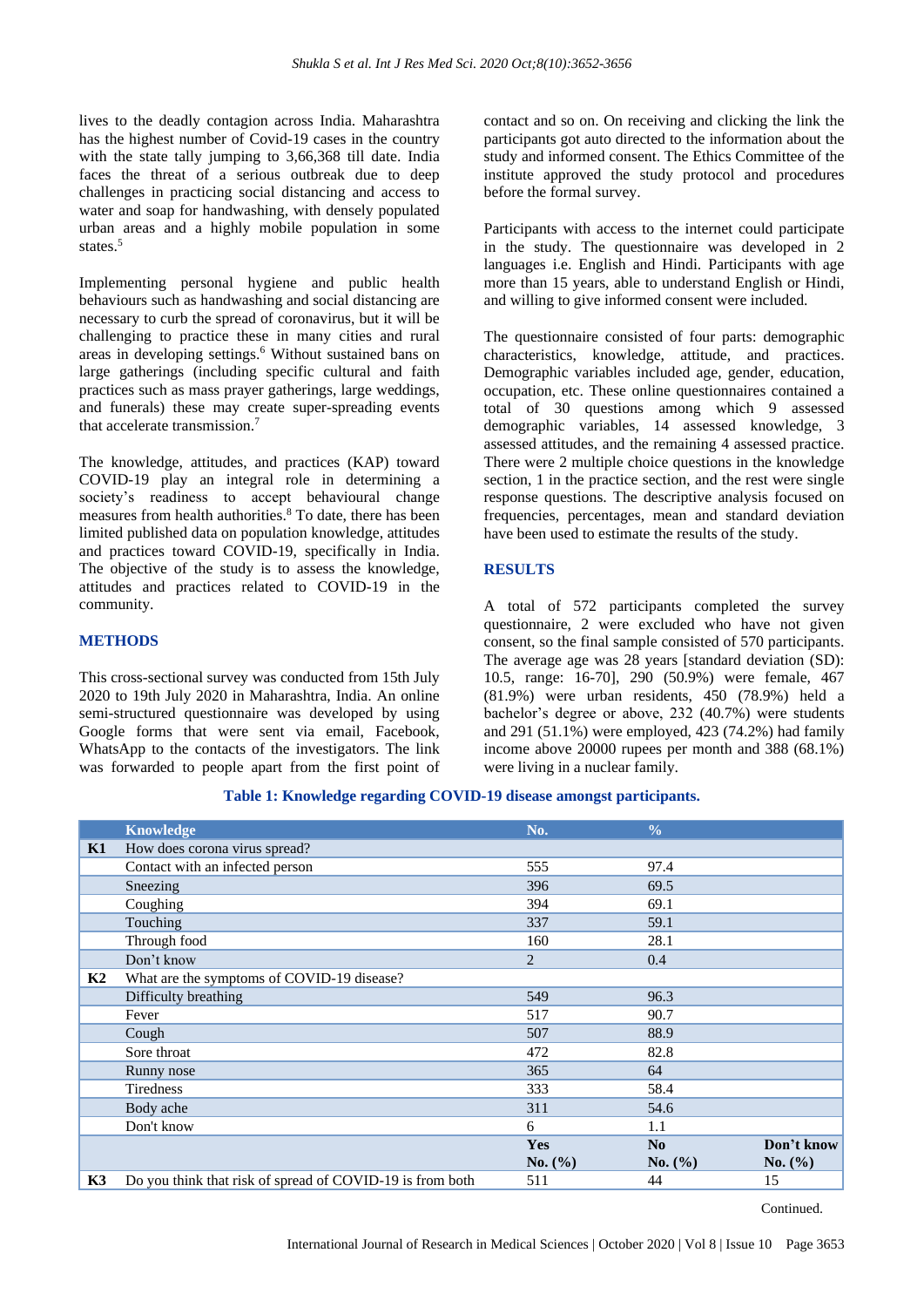|                | <b>Knowledge</b>                                                                                                                                   | No.            | $\frac{0}{0}$  |               |
|----------------|----------------------------------------------------------------------------------------------------------------------------------------------------|----------------|----------------|---------------|
|                | symptomatic as well as non-symptomatic?                                                                                                            | (89.64)        | (7.71)         | (2.63)        |
| K <sub>4</sub> | Do you agree that the condition of all COVID-19 infected persons                                                                                   | 156            | 398            | 16            |
|                | is critical?                                                                                                                                       | (27.36)        | (69.82)        | (2.80)        |
| K5             | Do you agree that the disease is more dangerous in elderly or<br>people with comorbidities like cancer, diabetes, heart and lung<br>disease?       | 556<br>(97.54) | 10<br>(1.75)   | 4<br>(0.70)   |
| <b>K6</b>      | Do you think pregnant women are more at risk towards COVID-<br>19?                                                                                 | 418<br>(73.3)  | 89<br>(15.61)  | 63 (11.05)    |
| <b>K7</b>      | Do you agree that currently there is no specific vaccine and                                                                                       | 507            | 38             | 25            |
|                | treatment for COVID-19?                                                                                                                            | (88.9)         | (6.66)         | (4.38)        |
| <b>K8</b>      | Do you agree washing hands on a frequent basis is an effective                                                                                     | 541            | 23             | 6             |
|                | measure to the kill the Corona virus?                                                                                                              | (94.9)         | (4.03)         | (1.05)        |
| <b>K9</b>      | Do you agree that isolation and quarantine are an important step                                                                                   | 554            | 6              | 10            |
|                | to stop the spread of Corona virus?                                                                                                                | (97.2)         | (1.05)         | (1.75)        |
| K10            | Do you agree that social distancing, early screening and<br>symptomatic treatment are important measure to stop the spread<br>of the corona virus? | 557<br>(97.7)  | 7<br>(1.22)    | 6<br>(1.05)   |
| <b>K11</b>     | Do you think that eating non-vegetarian food is responsible for                                                                                    | 88             | 424            | 58            |
|                | the spread of COVID-19?                                                                                                                            | (15.43)        | (74.4)         | (10.17)       |
| <b>K12</b>     | Do you agree that eating citrus fruit and gargling with salt water                                                                                 | 331            | 167            | 72            |
|                | can help prevent infection with the Corona virus?                                                                                                  | (58.1)         | (29.29)        | (12.63)       |
| <b>K13</b>     | Do you think that drinking alcohol can prevent you from                                                                                            | 25             | 502            | 43            |
|                | COVID-19?                                                                                                                                          | (4.38)         | (88.07)        | (7.54)        |
| K14            | Can I get COVID-19 from my pet or other animal?                                                                                                    | 150<br>(26.31) | 345<br>(60.52) | 75<br>(13.15) |

Table 1 shows the knowledge regarding COVID-19 disease among participants. Route of spread cited by the majority of participants were contact with infected persons (97.4%), sneezing (69.5%), coughing (69.1%), touching (59.1%), and through food (28.1%). Common symptoms of COVID-19 reported were difficulty in breathing (96.3%), fever (90.7%), cough (88.9%), sore throat  $(82.8\%)$ , runny nose  $(64\%)$ , tiredness  $(58.4\%)$  and body ache (54.6%).

Most of them were aware of the fact that there is a risk of the spread of COVID-19 from both symptomatic as well as non-symptomatic. More than 50% knew that that the condition of all COVID-19 infected persons is not critical. 97.5% of participants agreed that the disease is more dangerous in the elderly or people with comorbidities like cancer, diabetes, heart, and lung disease whereas 73.3% think that pregnant women are more at risk towards COVID-19. The fact that there is no specific vaccine and treatment for COVID-19 was known to 88.9% of participants.

The majority of participants (>90%) have correct knowledge about preventive measures to stop the spread of COVID-19 like washing hands on a frequent basis is an effective measure to the kill the Coronavirus was known to 94.9% of participants. Participants also agreed with the fact of social distancing, early screening, quarantine, isolation, and symptomatic treatment as an important measure to stop the spread of the coronavirus.

Around 15% of participants think that eating nonvegetarian food is responsible for the spread of COVID- 19. As many as 58% were in the opinion of eating citrus fruit and gargling with salt water to prevent infection with the Coronavirus. Only 4.3% agreed that drinking alcohol can prevent them from COVID-19 and 26.3% believed that COVID-19 could spread from pets or other animals.

# **Table 2: Attitude towards COVID-19 in amongst participants.**

| <b>Attitude</b>                                                                                | <b>Yes</b><br>No. (%)          | N <sub>0</sub><br>No. (%) |
|------------------------------------------------------------------------------------------------|--------------------------------|---------------------------|
| In recent days, have you visited<br><b>A1</b> to any crowded places like<br>vegetable market?  | 119<br>$(20.87%)$ $(79.12%)$   | 451                       |
| Are you confident that the India<br>A2 will win the battle against<br>COVID-19?                | 462<br>$(81.05\%)$ $(18.94\%)$ | 108                       |
| Do you agree that lockdown is<br>A3 an effective measure to prevent<br>the spread of COVID-19? | 410<br>$(71.9\%)$              | 160<br>(28.07%)           |

Table 2 represents attitude towards COVID-19 in the community. More than three fourth of participants (79.1%) had not been to any populated place recently. Around 81% of participants believed that India will win the battle against COVID-19. Moreover, 71.9% agreed with the idea of lockdown to prevent the spread of COVID-19.

Table 3 depicts practices among the population regarding COVID-19. The majority of participants are following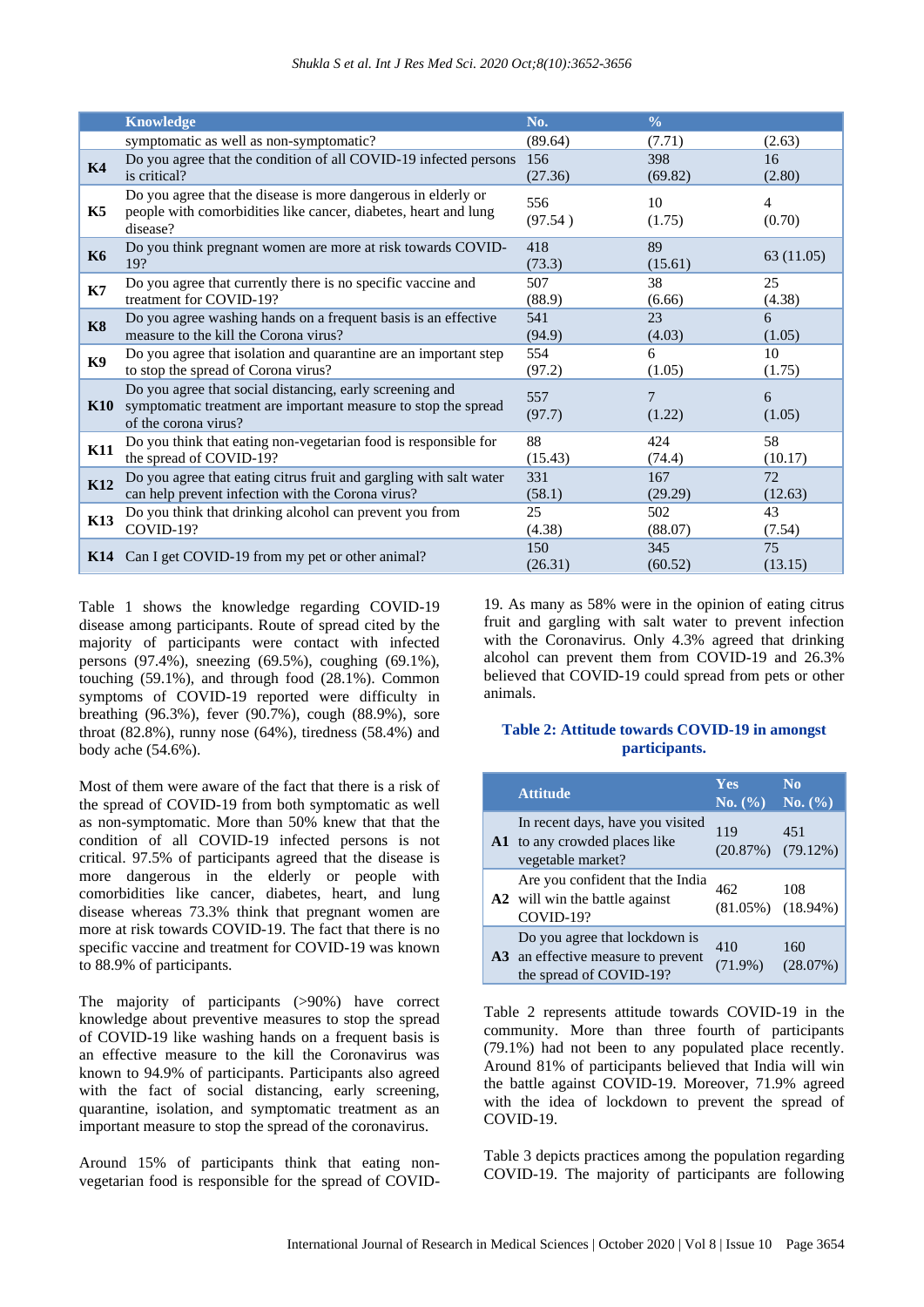proper preventive measures while leaving home like wearing masks (97.2%), social distancing (95.3%), hand hygiene (91.2%), etc. Around 58% of participants denied the idea of groceries and medicines stocking. 80% of participants were feeling more bonded to their family and friends in the duration of lockdown.

|                | <b>Practices</b>                                                                | No.             | $\frac{0}{0}$  |
|----------------|---------------------------------------------------------------------------------|-----------------|----------------|
| <b>P1</b>      | What kind of preventive measures you take while leaving home?                   |                 |                |
|                | Wear mask                                                                       | 554             | 97.2           |
|                | Social distancing                                                               | 543             | 95.3           |
|                | Hand wash with soap or sanitizer                                                | 520             | 91.2           |
|                | Avoid shaking hand $&$ hugging as a matter of greeting                          | 519             | 91.1           |
|                | Avoid public spitting                                                           | 511             | 89.6           |
|                | Sneezing in elbow or shoulder or using handkerchief                             | 505             | 88.6           |
|                | None                                                                            | $\mathfrak{D}$  | 0.4            |
|                |                                                                                 | Yes No. $(\% )$ | No No. $(\% )$ |
| <b>P2</b>      | Do you agree with the idea of groceries and medicines stocking?                 | 235 (41.22%)    | 335 (58.8%)    |
| P <sub>3</sub> | Do you feel more bonded to your family and friends in the duration of lockdown? | 461 (80.87%)    | 109 (19.12%)   |
| <b>P4</b>      | Do you dispose mask when it becomes moist or atleast 8 hours after wearing?     | 515 (90.35%)    | 55 (9.64%)     |

# **DISCUSSION**

COVID-19 is a relatively new virus that has had devastating effects within the short time, it has brought chaos to lives and economics around the world. All epidemics and pandemics have their unique characteristics in terms of causality, progression, and control measures. It is crucial to provide health education and create awareness during such situations for effective prevention of disease spread.<sup>9</sup>

In the present study, the knowledge, attitude, and practice in the community towards COVID-19 were assessed. Since most of the participants in our study were educated- either graduate or post-graduate (78%), participants had a fair level of awareness regarding COVID-19. This finding is consistent with other studies that have shown satisfactory levels of knowledge.10,11 The majority of the participants in our study were aware that COVID-19 spreads through contact with infected person (97.4%) which is higher in our country as compared to a Malaysian study.<sup>8</sup> But many participants were not that aware of other modes of spread like sneezing, coughing, etc. Most of the participants have good knowledge about common symptoms of COVID-19 and similar findings were reported by other authors also. $8,12$ 

Another significant finding noted that around 58% have myth of eating citrus fruit and gargling with salt water to prevent infection with the Coronavirus which is in concordance with the study done by Tomar et al  $(62\%)$ .<sup>12</sup> According to WHO gargling warm or saltwater and consuming citrus fruits will not kill the novel-corona virus.<sup>13</sup>

Most of the participants had a positive and optimistic attitude that COVID-19 will be eliminated and had a certainty that we can win the fight against the infection. Around 81% of participants are convinced that India will win the battle against COVID-19 which is lesser than other studies.14,15

Only 71.9% agreed with the idea of lockdown to prevent the spread of COVID-19 whereas 96% were agreed in a study conducted in Rajasthan.<sup>12</sup> This variation can be explained by the difference in duration in which the study was conducted, later was conducted during March-April 2020.

Positive attitudes and confidence in the control of COVID-19 can be explained by the government's unprecedented actions and prompt response which include the lockdown, and the suspension of all domestic and international flights, prayer at mosques, schools and universities, and the national curfews imposed on citizens to ensure citizen's wellbeing.<sup>15</sup>

This attitude could have attributed to positive practice. More than 90% of participants followed appropriate preventive measures like wearing masks, social distancing, hand washing etc. which is consistent with other studies also.16,17 This practice is primarily due to strict measures taken by the government to prevent the overwhelmed wave of new infection whereas secondly due to awareness, acceptance, and action of people with good knowledge.<sup>12</sup>

There is limited access to internet in rural areas and in elderly population, therefore results cannot be generalized to the whole population.